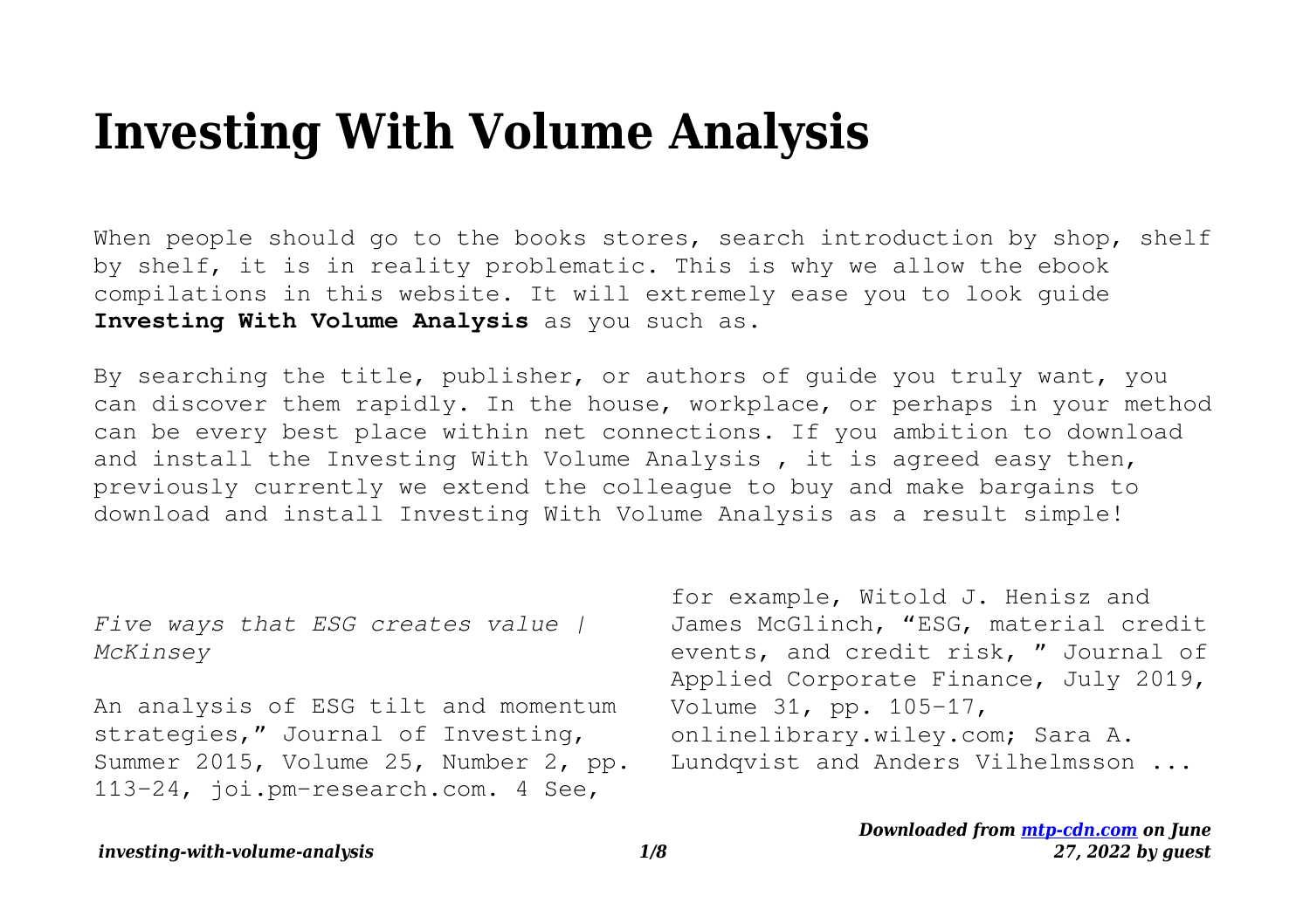A FINANCIAL STATEMENT ANALYSIS PROJECT FOR …

Volume 6, 2009, 83-96 A FINANCIAL STATEMENT ANALYSIS PROJECT FOR INTRODUCTORY FINANCIAL ACCOUNTING Marilyn B. Misch Business Administration Division Pepperdine University Malibu, California USA Carolyn A. Galantine Business Administration Division Pepperdine University Malibu, California USA ABSTRACT This paper describes a financial statement analysis project useful …

Guide to Retirement - J.P. Morgan

Investing 40. Goals-based wealth management 41. Structuring a portfolio in retirement: the bucket strategy 42. Structuring a portfolio to match investor goals in retirement 43. Retirement profiles by planning outcome 44. Impact of being out of the market Defined Contribution 45.

Tax implications for retirement savings by account type 46. Prioritizing long-term retirement savings 47. The ...

# **DoD 7000.14 - R DEPARTMENT OF DEFENSE FINANCIAL …**

2.6 Cost-Benefit Analysis (CBA) (010206) ... accounting policies for APFs are described in Volume 4. For additional information on the use of and accounting for APFs for NAF activities, refer to DoDI 1015.15. 2BDoD 7000.14-R Financial Management Regulation Volume 13, Chapter 1 \* February 2021 1-5 . 2.2 Balance Sheet (010202) The Balance Sheet is a financial statement that shows an entity's ...

# **The Quantum Technology Monitor - McKinsey & Company**

North America currently investing the most Source: McKinsey analysis 1.

> *Downloaded from [mtp-cdn.com](https://mtp-cdn.com) on June 27, 2022 by guest*

*investing-with-volume-analysis 2/8*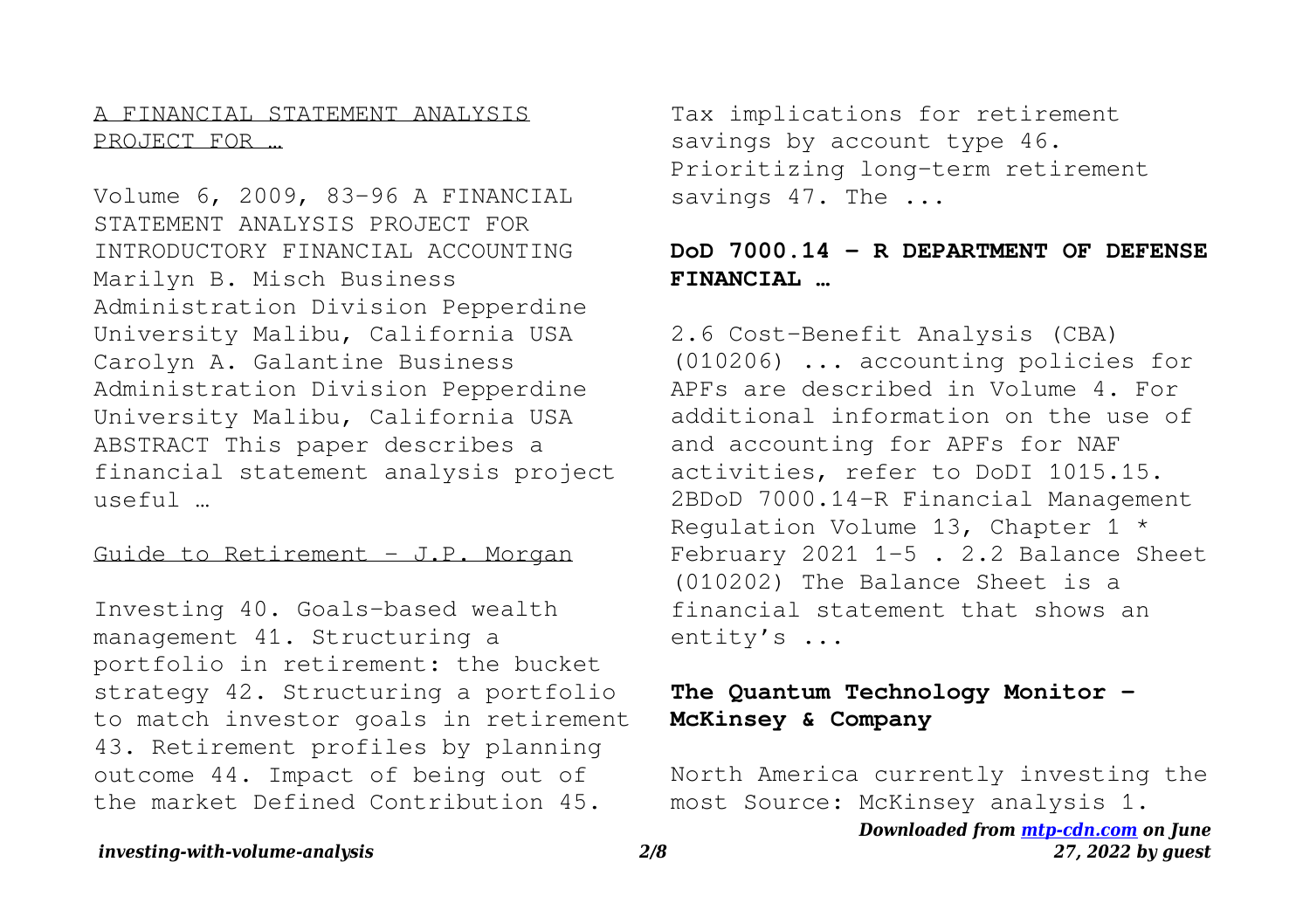Data availability on start-up funding in China is limited. The overviews in this document include all publicly available dataon China; however, actual investment is likely higher The QT market is still dominated by North America North America leads the QT market, with nearly 40% of players and over 60%1of all start-up ...

*E-Waste Recycling Technologies - WIPO*

investing heavily in them, seeking protection for their research in multiple jurisdictions around the world, in a process which adds substantially to the cost of patent prosecution. This is particularly the case for Japanese corporations where multiple translations into English, French and Chinese may be required. EXECUTIVE SUMMARY . 4 This commoditization of e-waste is evident in a certain ...

#### **Globalization and Neoliberalism -**

#### **UMass**

1995, averaging 4.1% per year dur ing 1995-99 (US Bureau of Economic Analysis, 2000). However, it is not meaningful to compare a short fragment of the 1990s business cycle expansion to the long-run performance of the economy during 1948-73.7 Column 2 of Table 1 shows that the high rate of labor productivity gr owth recorded in 1948-

## **Enabling business results with HR "Measures that matter"**

identify a clear return on the value of investing in new solutions. One of the reasons why organizations are implementing new HR systems is to increase their HR measurement capabilities. According to a recent Bersin by Deloitte studyii, 57% of surveyed organization stated that an inability to generate analytics with their old system was a top reason

#### *Downloaded from [mtp-cdn.com](https://mtp-cdn.com) on June 27, 2022 by guest*

*investing-with-volume-analysis 3/8*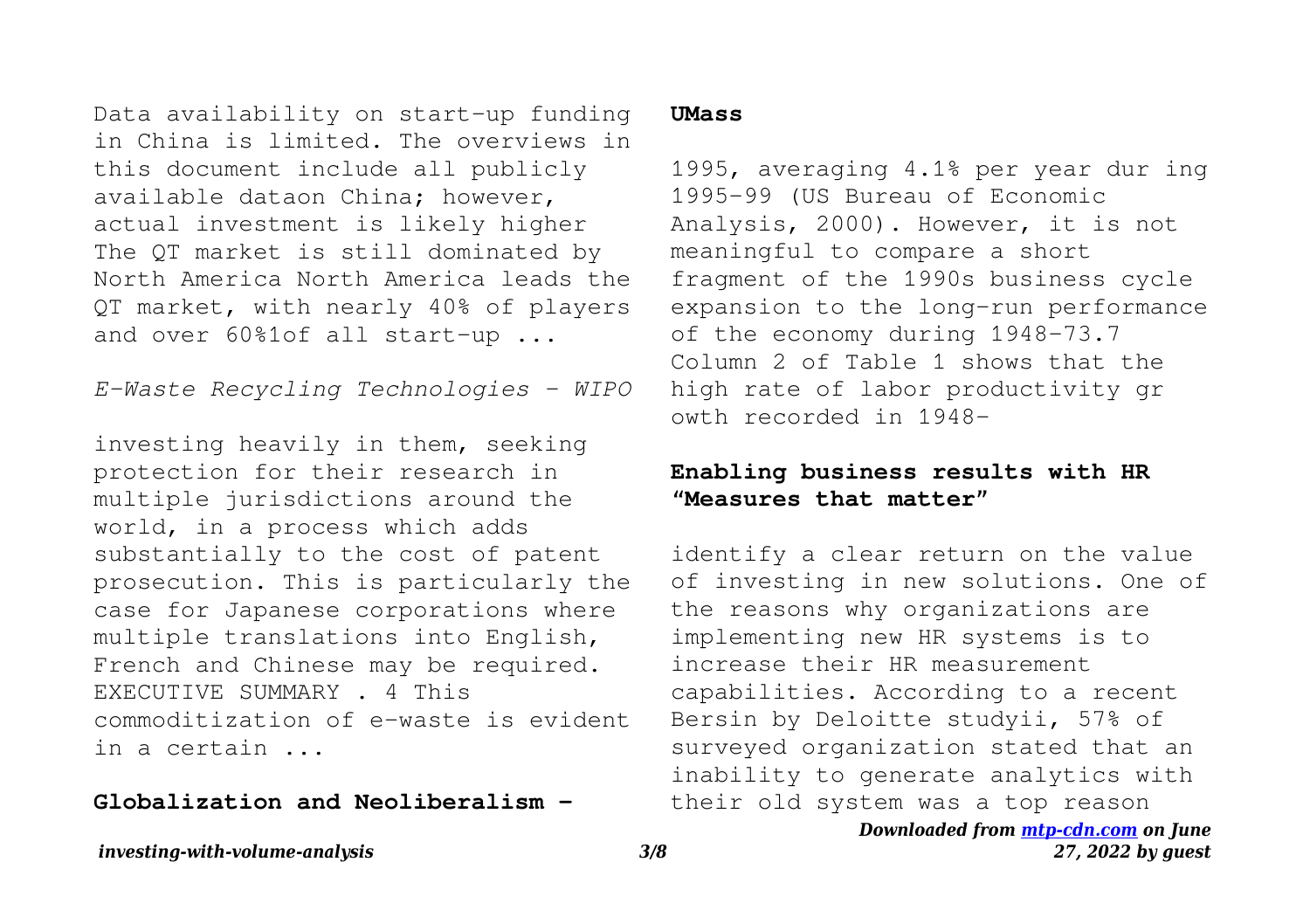that they were seeking new HR technology ...

*SWOT ANALYSIS: WAL MART STORES INC - Paper Publications*

SWOT ANALYSIS: WAL-MART STORES INC 1Nana Serwaa Ofori-Nyarko, 2Fuzhong Wang, ... exists the opportunity to save electricity by creating selfsufficient supercenters and investing in renewable energy (Marcilla, 2014). This will improve Walmart's social welfare efforts and its reputation as it has already been criticized with bribery practices and poor working conditions. Current trends depict ...

## **The Costs and Benefits of Advanced Maintenance in …**

the volume of finished goods. Product function/capability includes product reliability and longevity. The envisioned result of efficiency improvements is an increase in the

quality and quantity of production at lower per unit costs and environmental impacts that benefits both producers and consumers. These types of productivity advancements ...

#### **ZERODHA Technical Analysis - Part 1**

1.2 Technical Analysis, what is it? 2 1.3 Setting expectations 4 2 Introducing Technical Analysis 6 2.1 Overview 6 2.2 Application of asset types 7 2.3 Assumption in Technical Analysis 7 2.4 The Trade Summary 8 3 The Chart Types 12 3.1 Overview 12 3.2 The Line and Bar Chart 13 3.3 History of the Japanese Candlestick 16 3.4 Candlestick Anatomy 16

## **STATE EXCISE DEP ARTMENT - Maharashtra**

6. Investing officers of Police and other department with 8 powers and duties under this Act. 6A. Board of

> *Downloaded from [mtp-cdn.com](https://mtp-cdn.com) on June 27, 2022 by guest*

*investing-with-volume-analysis 4/8*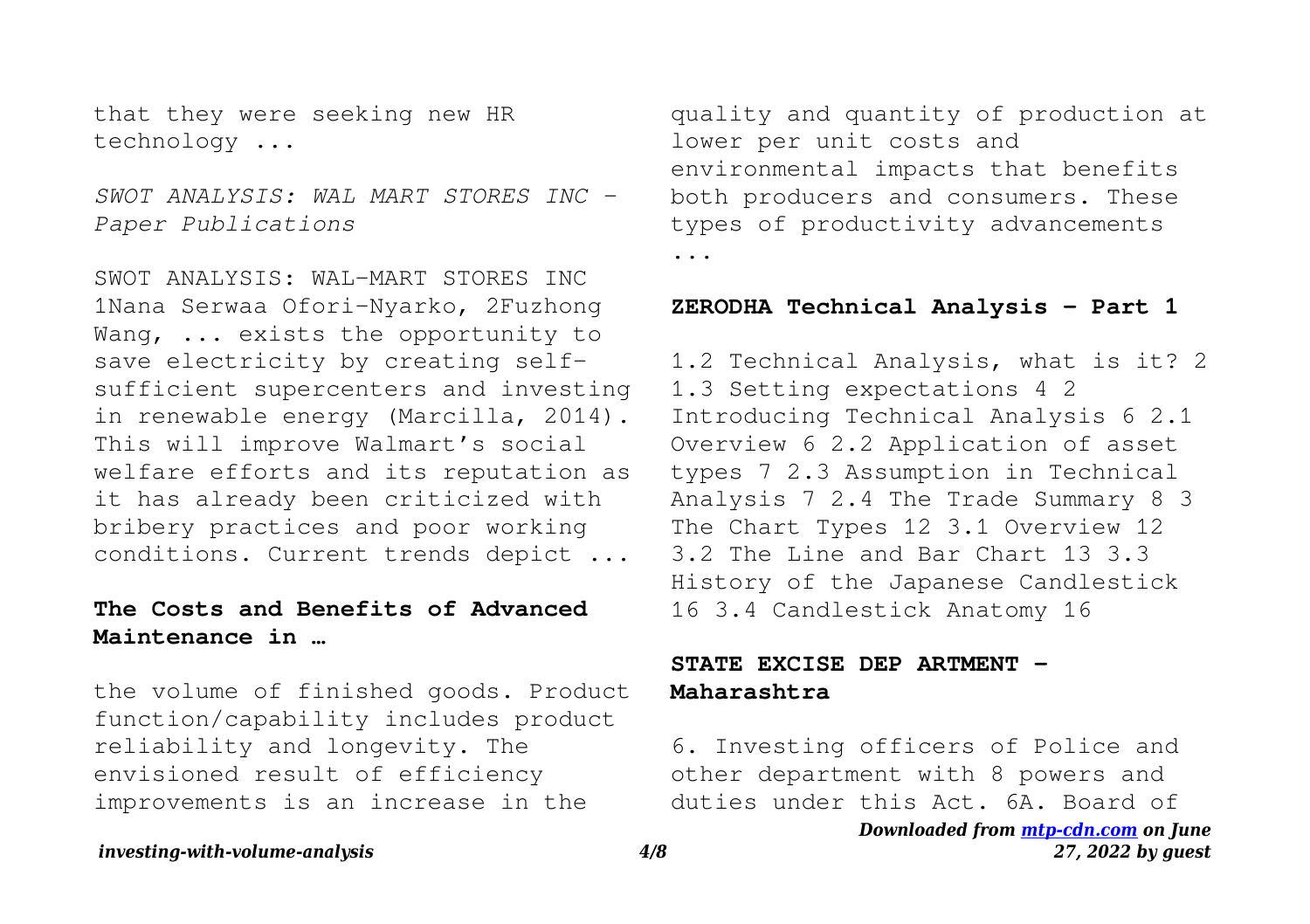Experts. 9 7. Other boards and Committees. 9 8. Medical Boards. 10 9. Control of Commissioner over Prohibition Officers and 10 other officers. 10. Delegation. 10 CHAPTER III - Prohibitions 11. Manufacture, etc. of Intoxicant to be ...

## **Technical Analysis: Introduction - Open Computing Facility**

slowly than the price and volume data used by technical analysts. Trading Versus Investing Not only is technical analysis more short term in nature that fundamental analysis, but the goals of a . purchase (or sale) of a stock are usually different for each approach. In general, technical analysis is used for a trade, whereas fundamental analysis is used to make an investment. Investors buy ...

# **Analysis of Huawei's Global Supply Chain - Atlantis Press**

than 70,000 people, investing 10% of its annual sales revenue in research and development and accumulatively obtaining 36,511 patents. In the past 10 years, Huawei has invested a total of 25 billion U.S. dollars in R & D. (Chen Bingbing,2004) In such a global market network and R & D platform, R & D needs of products from Huawei, the

#### ESG AND FINANCIAL PERFORMANCE - NYU

a quantitative approach and 2 investor meta-analysis studies (covering 107 unique studies) published since 2015. The former found consistent positive correlations between ESG and corporate financial performance; the latter found that ESG investing returns were generally indistinguishable from conventional investing returns. (Figure 2). We ...

Development and Test on Amazon Web

*Downloaded from [mtp-cdn.com](https://mtp-cdn.com) on June 27, 2022 by guest*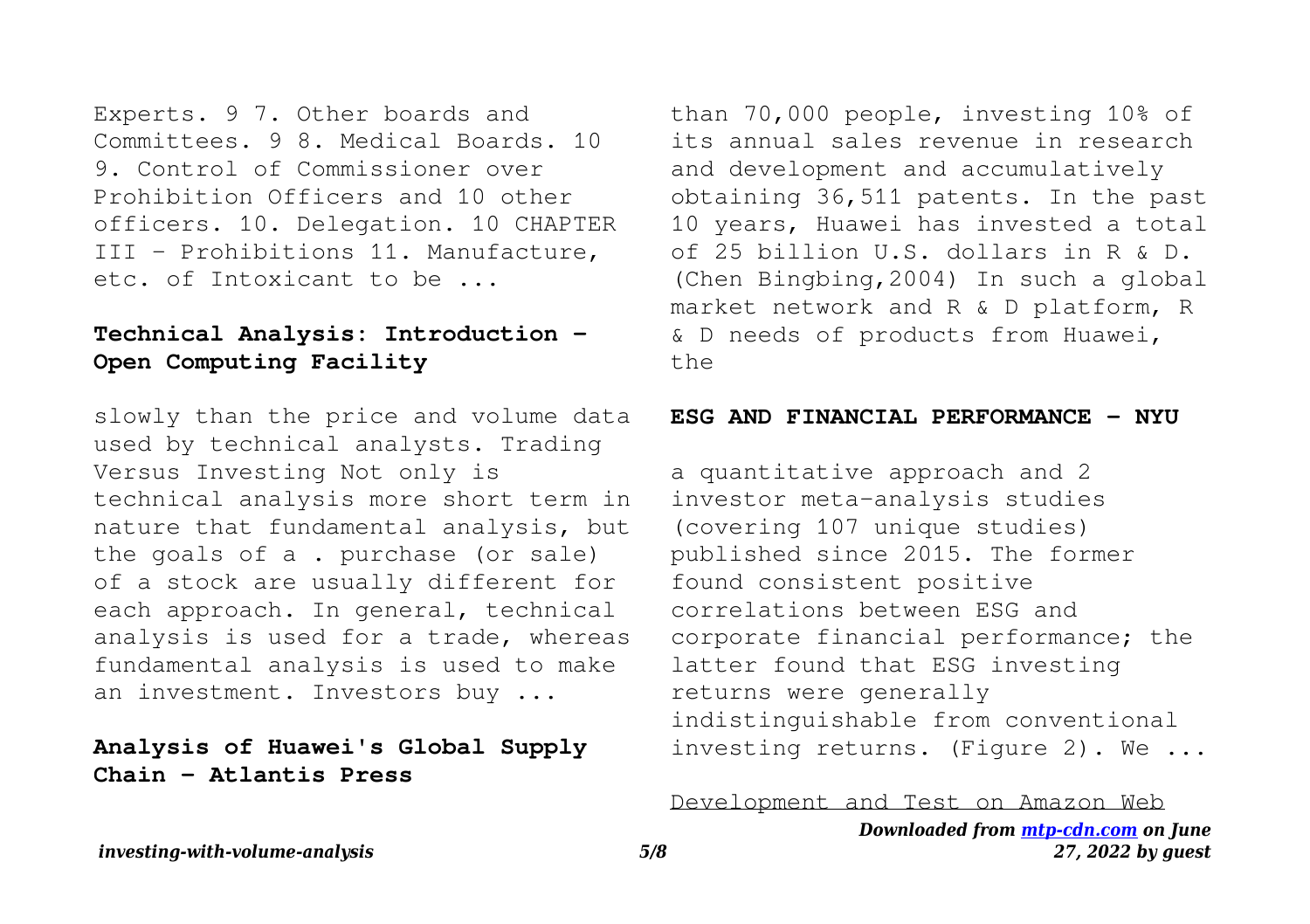#### Services

volume, which you can delete. In both cases, those new Amazon EBS volumes are additional capacity that you create on-demand, in a matter of minutes. Project Management Tools In addition to the source code repository, teams often use additional tools such as issue tracking, project tracking, code quality analysis, collaboration, content sharing ...

### Implementing The Five Year Foward View for Mental Health

investing in effective, evidencebased care, and integrating the care of people's mental and physical health. The case for the Five Year Forward View for Mental Health, therefore, is about moving beyond the moral imperative and the clear clinical and individual benefits, and recognising this as a financial

necessity to manage the challenges of the years ahead. The implementation plan set out ...

*Applying fundamental & technical analysis in stock investing*

& technical analysis in stock investing 2017 . 2 Software and mobile apps to enhance your trading experience . Live demonstration of research and trading tools . Resources for making more prudent and informed decisions Develop an Ongoing Strategy with Fidelity . 3 Bringing It All Together . Today's Agenda Tool Demonstrations . Overview of Fundamental & Technical Analysis . Explore ways to ...

## **Do the Benefits of College Still Outweigh the Costs?**

However, an analysis of the the benefits of both a bachelor's degree and an associate's degree still tend

```
Downloaded from mtp-cdn.com on June
       27, 2022 by guest
```
*investing-with-volume-analysis 6/8*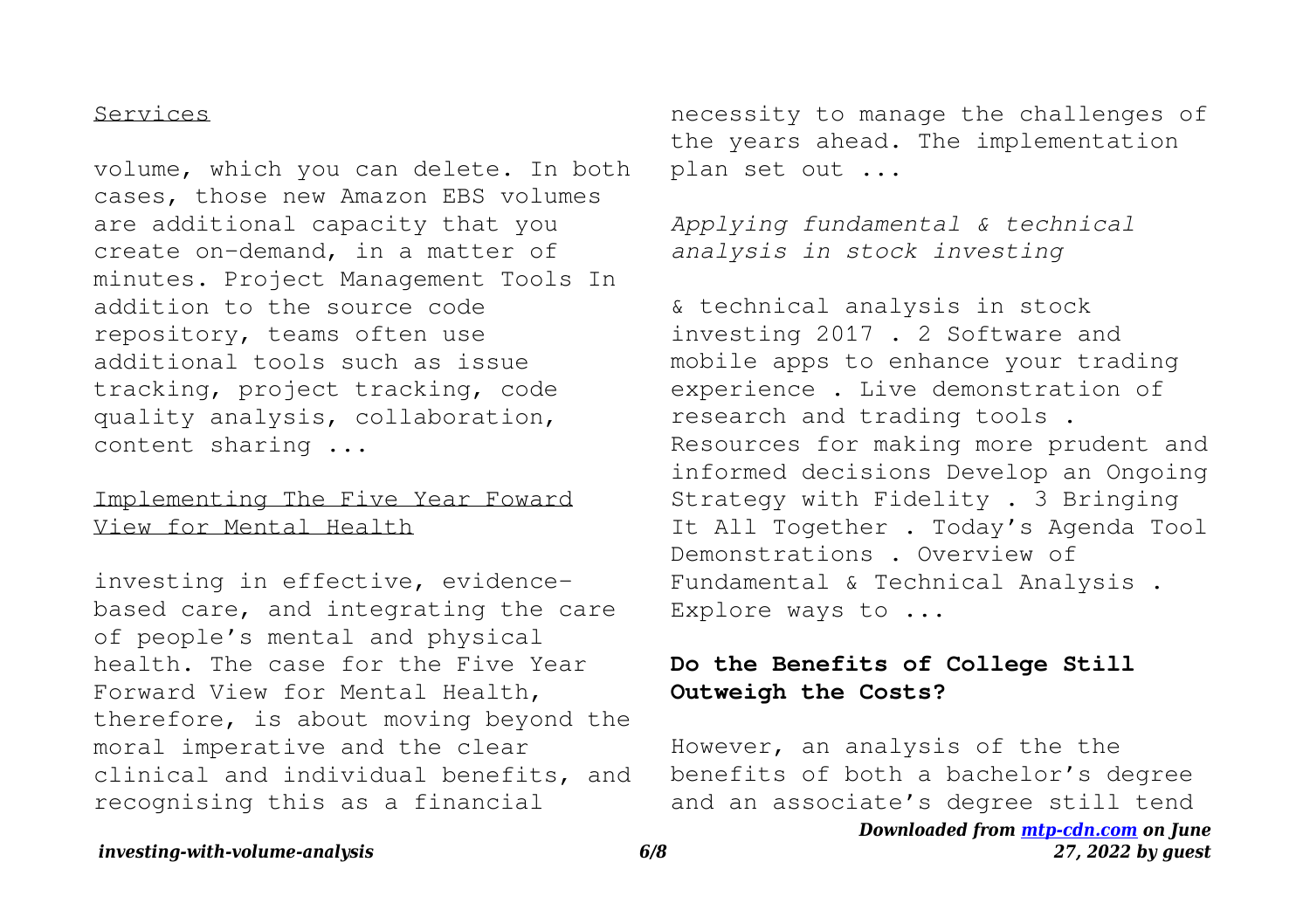to outweigh the costs, with both degrees earning a return of about 15 percent over the past decade. The return has remained high in spite of rising tuition and falling earnings because the wages of those without a college degree have also been falling, keeping the college wage premium ...

#### **WINNING STOCK & OPTION STRATEGIES**

stock market investing is very fickle, that there is a large element of luck in trading, that one must buy and sell at the right times, and that making the necessary decisions is often fraught with angst.

# **Introduction to Financial Statement Analysis**

Statement Analysis 1 Explain the purpose of financial statement analysis. 2 Understand the relationships between finan- cial

statement numbers and use ratios in analyz-ing and describing a company's performance. 3 Use common-size fi-nancial statements to per-form comparison of financial statements across years and between com-panies. 4 Understand the DuPont framework and  $h \cap w$ 

## **The future of agriculture in Sub-Saharan Africa**

dividend could contribute 10-15% of Africa's gross GDP volume growth (Ahmed et al., 2014). If the demographic dividend will close for several African countries by 2030, it is important to invest in youth entrepreneurship and technological innovation to seize the opportunity in the coming ten years.

*Five Critical Challenges Facing the Automotive Industry*

*Downloaded from [mtp-cdn.com](https://mtp-cdn.com) on June 27, 2022 by guest* analysis and planning in the

*investing-with-volume-analysis 7/8*